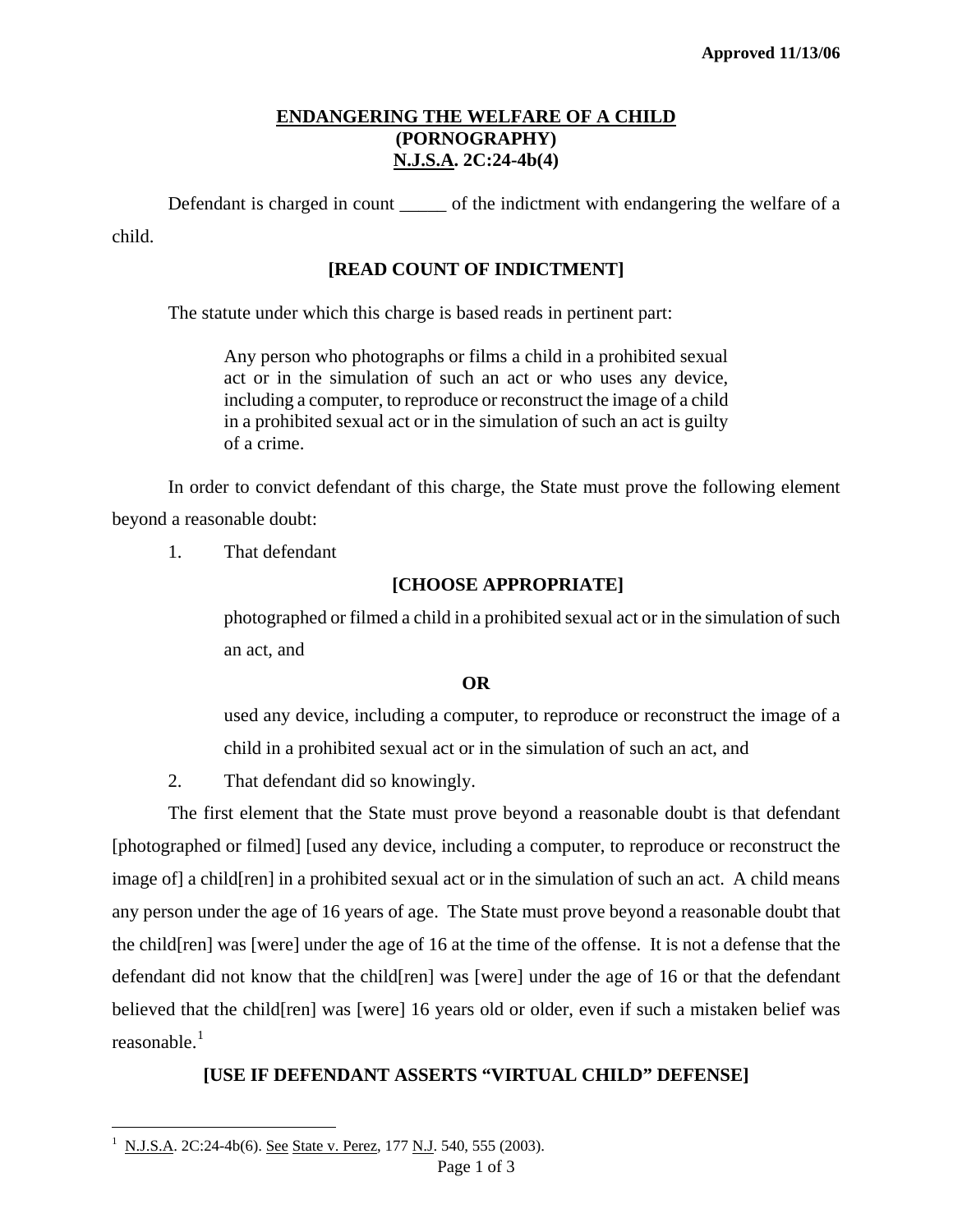#### **ENDANGERING THE WELFARE OF A CHILD (PORNOGRAPHY) N.J.S.A. 2C:24-4b(4)**

A child means any person under the age of 16 years of age. The State must prove beyond a reasonable doubt that the child[ren] was [were] under the age of 16 at the time of the offense. Moreover, the State must prove beyond a reasonable doubt that the images in question were of [a] real child [ren] and that defendant knew that the images were of [a] real child [ren].<sup>[2](#page-0-1)</sup>

It is not a defense that the defendant did not know that the child[ren] was [were] under the age of 16 or that the defendant believed that the child [children] was [were] 16 years old or older, even if such a mistaken belief was reasonable.<sup>[3](#page-1-0)</sup>

A prohibited sexual act means

### **[CHOOSE APPROPRIATE]**

*sexual intercourse*, which is penetration, however slight, of the vagina by a penis.<sup>[4](#page-1-1)</sup>

*anal intercourse*, which is penetration, however slight, into the anus.<sup>[5](#page-1-2)</sup>

*masturbation*, which is stimulation of the genitals.<sup>[6](#page-1-3)</sup>

*bestiality*, which is a sexual connection between a person and an animal.<sup>[7](#page-1-4)</sup>

*sadism*, which is sexual gratification dependent largely on the infliction of pain on others.<sup>[8](#page-1-5)</sup>

*masochism*, which is sexual gratification dependent largely on the infliction of physical or mental abuse on the person.<sup>[9](#page-1-6)</sup>

*fellatio*, which is oral contact with the male sexual organ.<sup>[10](#page-1-7)</sup>

*cunnilingus*, which is oral contact with the female sex organ.<sup>[11](#page-1-8)</sup>

*nudity*, if depicted for the purpose of sexual stimulation or gratification of any person who may view such depiction.

*vaginal intercourse*, which is the penetration of the vagina, or **[where appropriate]** of the space between the labia majora or outer lips of the vulva.<sup>[12](#page-1-9)</sup>

*sexual penetration*, which is insertion of the hand, finger or object into the anus or vagina, either by

i<br>Li

<sup>2</sup> State v. May, 362 N.J. Super. 572, 588 (App. Div. 2003). 3

<span id="page-1-0"></span>N.J.S.A. 2C:24-4b(6). See State v. Perez, 177 N.J. 540, 555 (2003).

<span id="page-1-1"></span>Hice v. State, 593 S.W.2d 57, 64 (Ark. 1980) and cases cited there.

<span id="page-1-2"></span>State v. Gallagher, 286 N.J. Super. 1, 13 (App. Div. 1995), certif. denied, 146 N.J. 569 (1996). 6

<span id="page-1-3"></span>People v. Lamb, 90 Cal. Rptr.2d 565, 576 (Ct. App. 1999)

<span id="page-1-10"></span><span id="page-1-4"></span>State v. Bonynge, 450 N.W.2d 331, 338 (Minn. Ct. App. 1990). 8

<span id="page-1-5"></span>Ex Parte Anderson, 902 S.W.2d 695, 700 (Tex. Ct. App. 1995).<br>Id. at 700.

<span id="page-1-7"></span><span id="page-1-6"></span><sup>&</sup>lt;sup>10</sup> See State in the Interest of S.M., 284 <u>N.J. Super</u>. 611, 616-19 (App. Div. 1995).<br><sup>11</sup> State v. Fraction, 206 <u>N.J. Super</u>. 532, 535-36 (App. Div. 1985), <u>certif. denied</u>, 104 <u>N.J</u>. 434 (1986).<br><sup>12</sup> See State v. J.

<span id="page-1-9"></span><span id="page-1-8"></span>court in that case which included the following language which can be used if the circumstances of the specific case are appropriate: "This means that if you find from all of the evidence presented beyond a reasonable doubt that there was [penile] penetration to the outer area of the vaginal opening, what is commonly referred to as the vaginal lips, that is